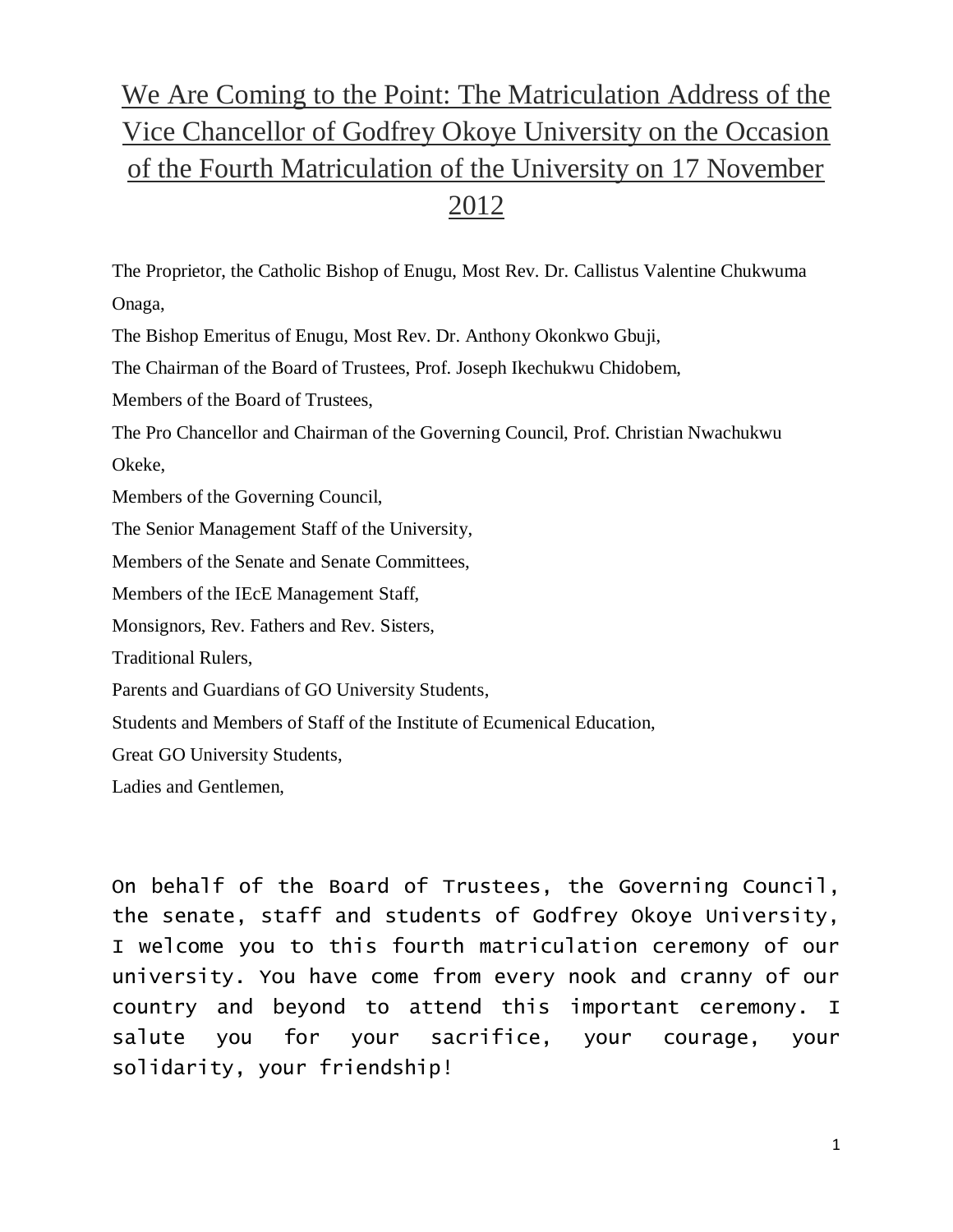Ladies and gentlemen, Godfrey Okoye University is coming to the point where the world will judge the quality of our finished products. We have been baking our own academic bread for the past three years. We took time to collect the necessary ingredients when we took off in 2009. Now we are coming to the point when the baked bread will be served for Nigerians to taste its quality. Hopefully its taste will meet the expectations of our people! What I mean is that next year, our first graduates will emerge. From next year our people will begin to judge the performance of our students during their National Youth Service and afterwards. The performance of our finished products will reveal the quality of what we have been doing since 2009. We also know that after graduation many will be celebrating their "igba nkwu" (traditional wedding) and Church wedding. This also will be part of the assessment of the public about the quality of training given to our young women and men.

We are coming to the point when the permanent site will no longer be a dream or a wish but a reality that can be touched by staff and students.

The first convocation of this university next year will be held at the permanent site. This means that 2013 will see our gradual movement to the new campus of our university. Whereas the present site will continue to be part of the university, the new site must be fully and beautifully developed to accommodate the increasing demand for this new academic reality at Enugu called Godfrey Okoye University.

We are coming to the point where the question will no longer be whether Godfrey Okoye University has come to stay-certainly not when we have had a successful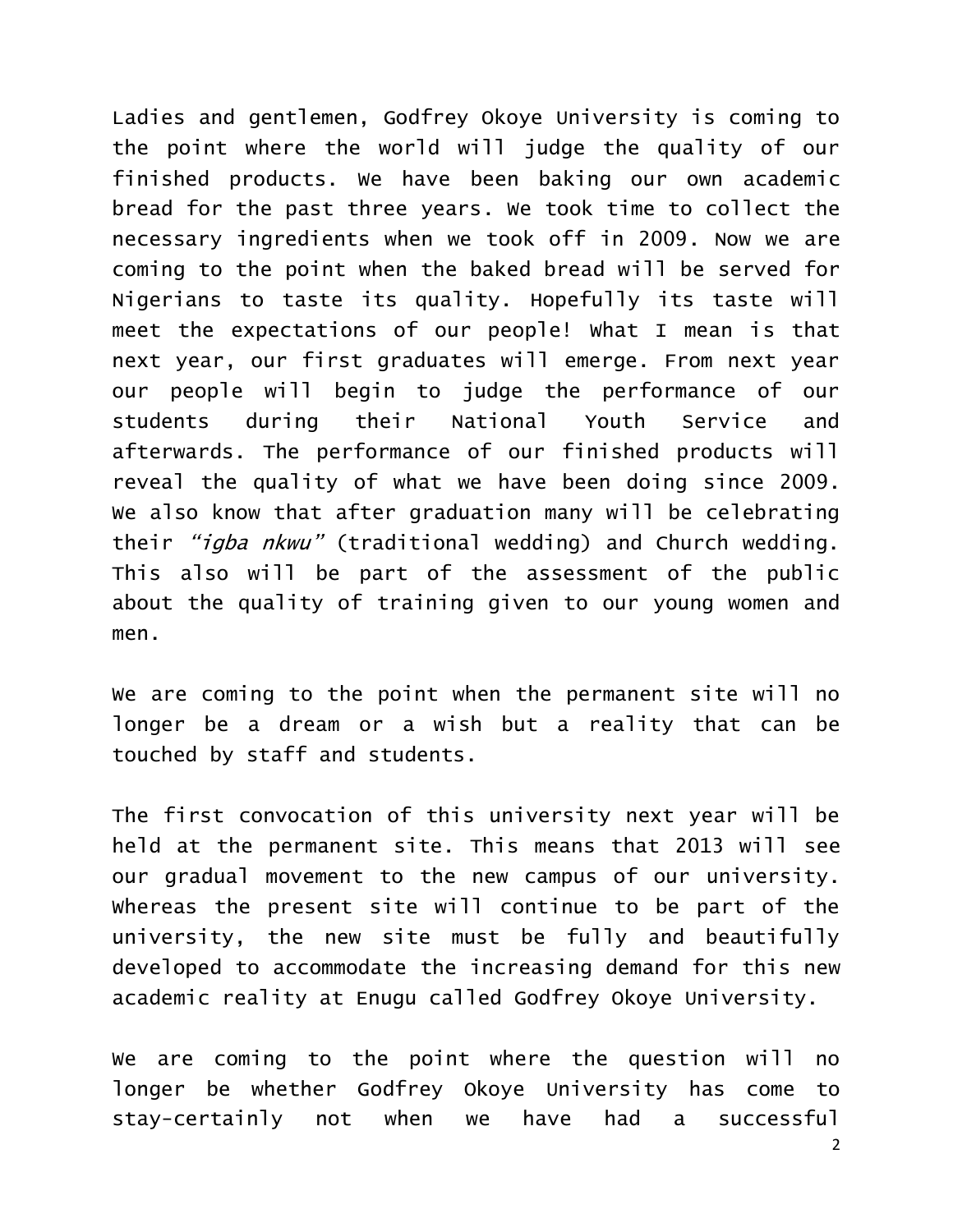accreditation of all our programmes. GO University has indeed come to stay and will stay until the end of this world.

We are coming to the point when we must look at how we have defined ourselves so far and check whether our perception of our identity is abreast with the opinion of society. Now we must be able to ask who we are. Having come to this stage of your fourth matriculation, Godfrey Okoye University, you are no longer a baby. You have come of age! I salute you! I congratulate you on your coming of age!

My dear matriculating students, it is in the context of the realities of this modern university east of the Niger, of this Catholic university which is standing on the petrine foundation of Catholic values and spirituality that I welcome you to this fourth matriculation of our university. It seems important to stress these spatio-temporalpneumatic-epistemic realities of your university, since comprehending them will enable you to appreciate the emphasis we are putting on some facets of our university life.

As you can see, for the first time we are having our matriculation in November, having concluded the admission process on record time. We want to underscore the fact that GO University has come of age! We want to emphasize the fact that henceforth this university must be calling the shots in the academic landscape of this country. GO University can never be a place where those who fail to find admission in other institutions will come. This university can never be an academic "refuge pecatorum" for admission seekers. GO University must, true to its name as a university on the go, run faster than such academic somnambulists, and close its admission doors as fast as

3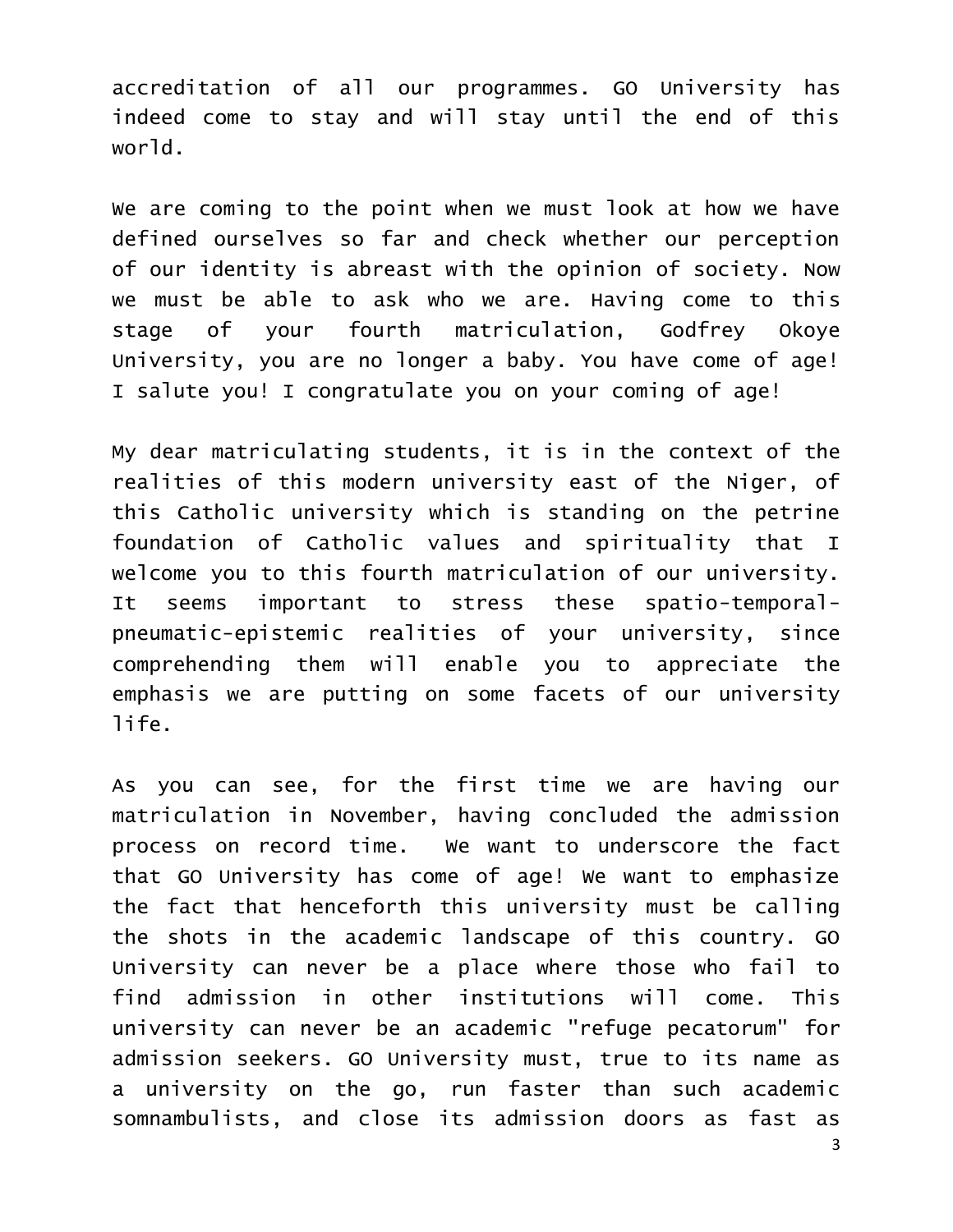possible. As Ndiigbo say, onye "mee ngwa ngwa...". You have come to a fast-moving university that will help you to finish your studies on record time and plan your life well. All you need to do is to settle down and read voraciously. The sky is your limit!

My dear matriculating students, I welcome you to a university that prays. It is God's own university. This fact is highlighted in the University Anthem. Being God's own university means that the university understands the value of prayer in human life and action; the university understands that *unless the Lord builds*, they labour in vain who try to build. Those who are allergic to prayer may not feel pretty comfortable here. Prayer is part and parcel of our identity as it underlines one of the three dialogues of our university: religious, cultural and epistemic dialogues. It is therefore a core element of campus life. Prayer has helped us so far to have a cult-free, a harassment-free, an abuse-free university. You are therefore being admitted to a university where you can pursue your studies without physical, social or psychological terrorism!

Since you are being admitted to God's own university, you must see your admission here as God's special calling and favour. Your parents and those responsible for your upkeep are part of God's plan for your studies here. Your own response must be to study assiduously and to develop all your God-given talents to the fullest in a humble and prayerful disposition.

Furthermore, in the course of your studies you must endeavour to excel in something good. Your university expects you to enter national and international competitions and to excel. You can only be recognised and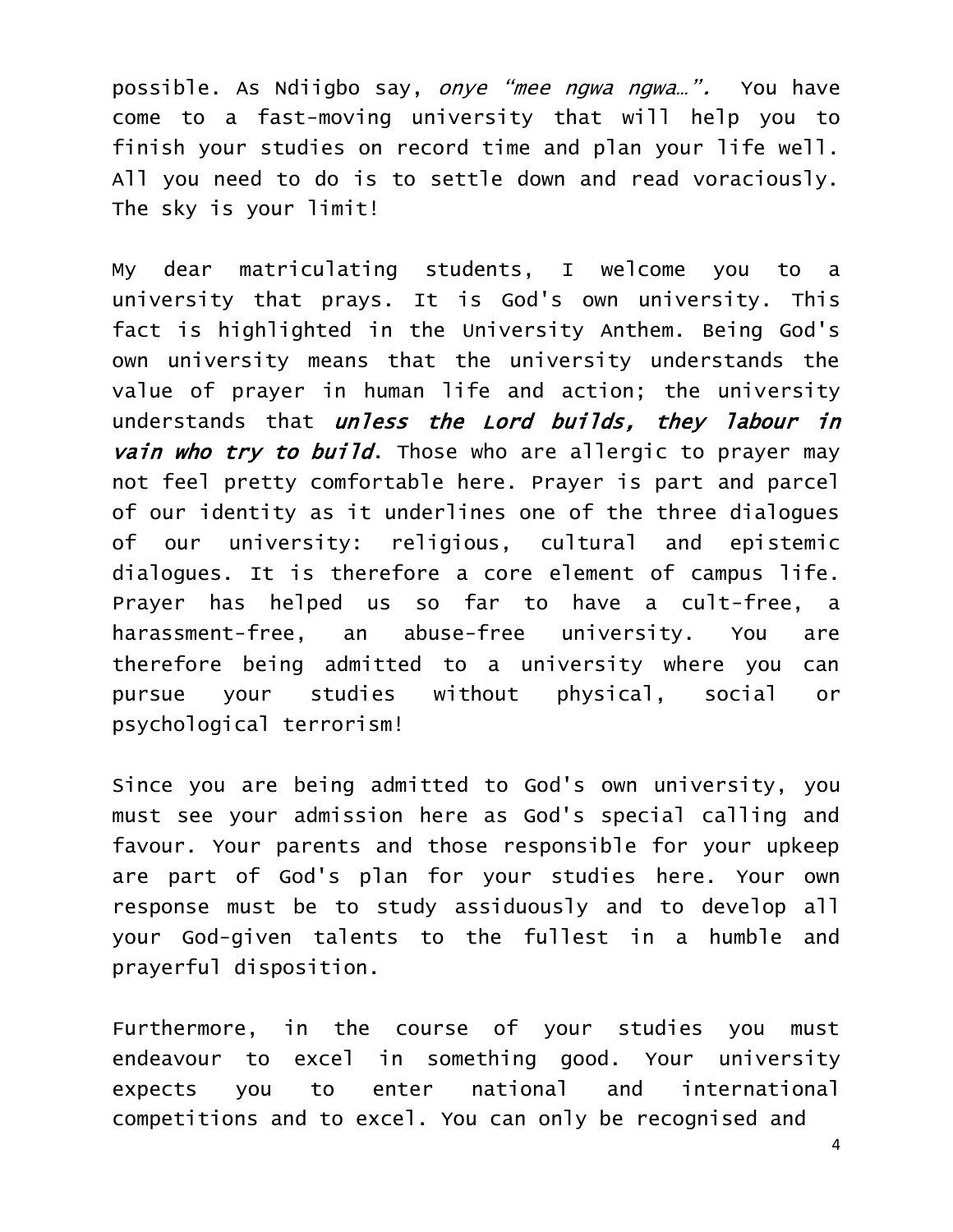rewarded as a special student by this university if you excel in national and international competitions. Permit me to mention that in an essay competition organised last year as part of the memorial service for the late Justice Anthony Aniagolu, two of our first- year students came first and third. So my dear students, participating in national and international competitions is obligatory in our university.

In addition, a student of GO University must be able to express himself or herself well in English. This explains why our Use of English programme is not a one-year but a two-year programme. Besides, a student of GO University must be computer literate. Our University is a centre for International Computer Driving Licence, which our students must have before their graduation. This explains why it is obligatory to have your own personal laptop.

My dear students, I am mentioning these areas of emphasis to you with some sense of urgency and trepidation, because I am becoming increasingly conscious of the fact that we are coming to the point where our people will be allowed to verify our claims, to test the quality of our work as they encounter the finished products of this university. My prayer is that we do not disappoint our people. This is a university that cannot afford to fail. And it will never fail!

To you, dear parents, I say a big thank you for coming to our university. You have chosen us because you believe in us; you believe in the ability of the Catholic Church to deliver in the field of education. We will not disappoint you! I would also like to invite you to support this university financially if you can. We are about to launch

5